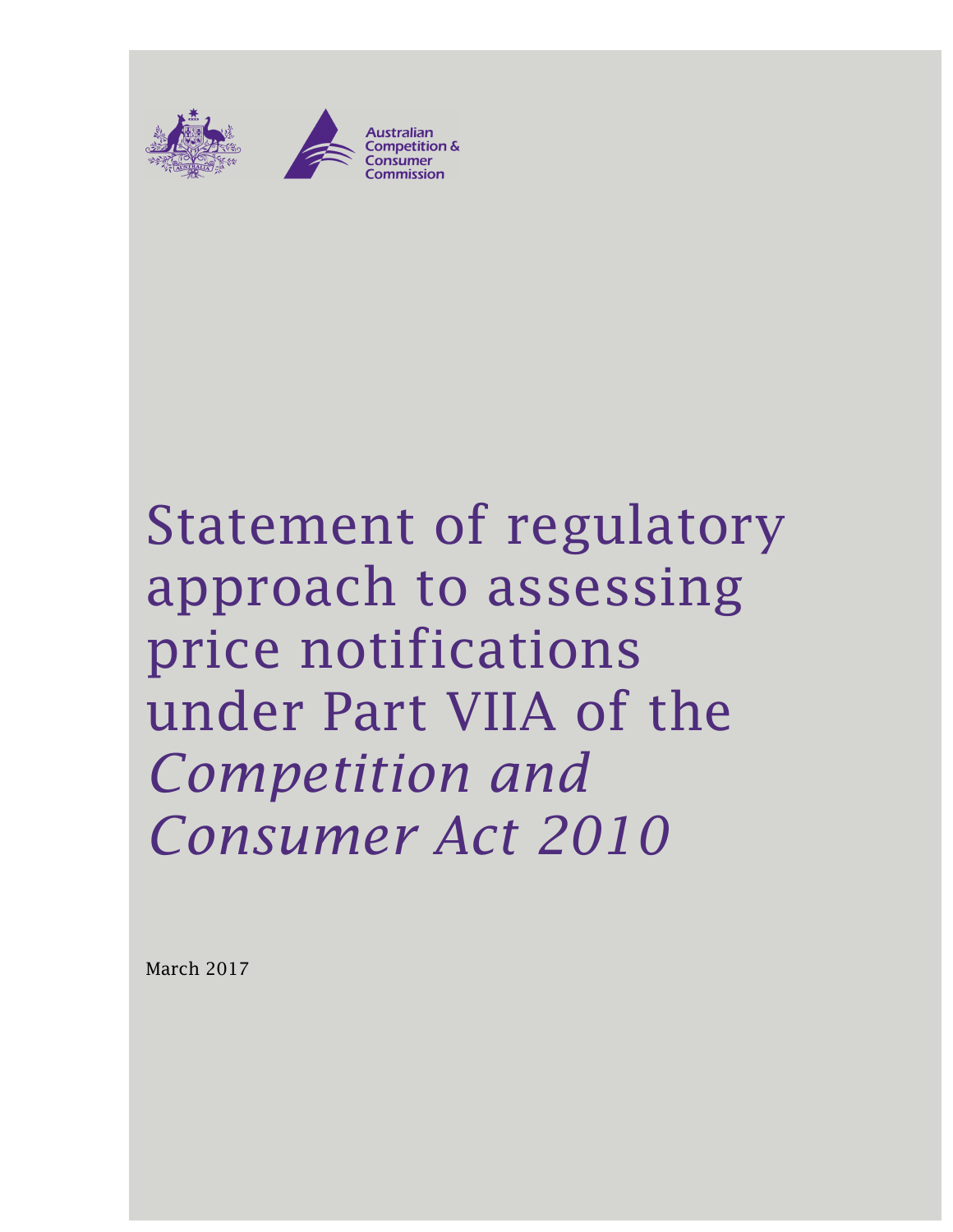#### Australian Competition and Consumer Commission

23 Marcus Clarke Street, Canberra, Australian Capital Territory, 2601

© Commonwealth of Australia 2017

This work is copyright. In addition to any use permitted under the Copyright Act 1968, all material contained within this work is provided under a Creative Commons Attribution 3.0 Australia licence, with the exception of:

- the Commonwealth Coat of Arms
- the ACCC and AER logos

• any illustration, diagram, photograph or graphic over which the Australian Competition and Consumer Commission does not hold copyright, but which may be part of or contained within this publication.

The details of the relevant licence conditions are available on the Creative Commons website, as is the full legal code for the CC BY 3.0 AU licence.

Requests and inquiries concerning reproduction and rights should be addressed to the Director, Corporate Communications, ACCC, GPO Box 3131, Canberra ACT 2601, or publishing.unit@accc.gov.au.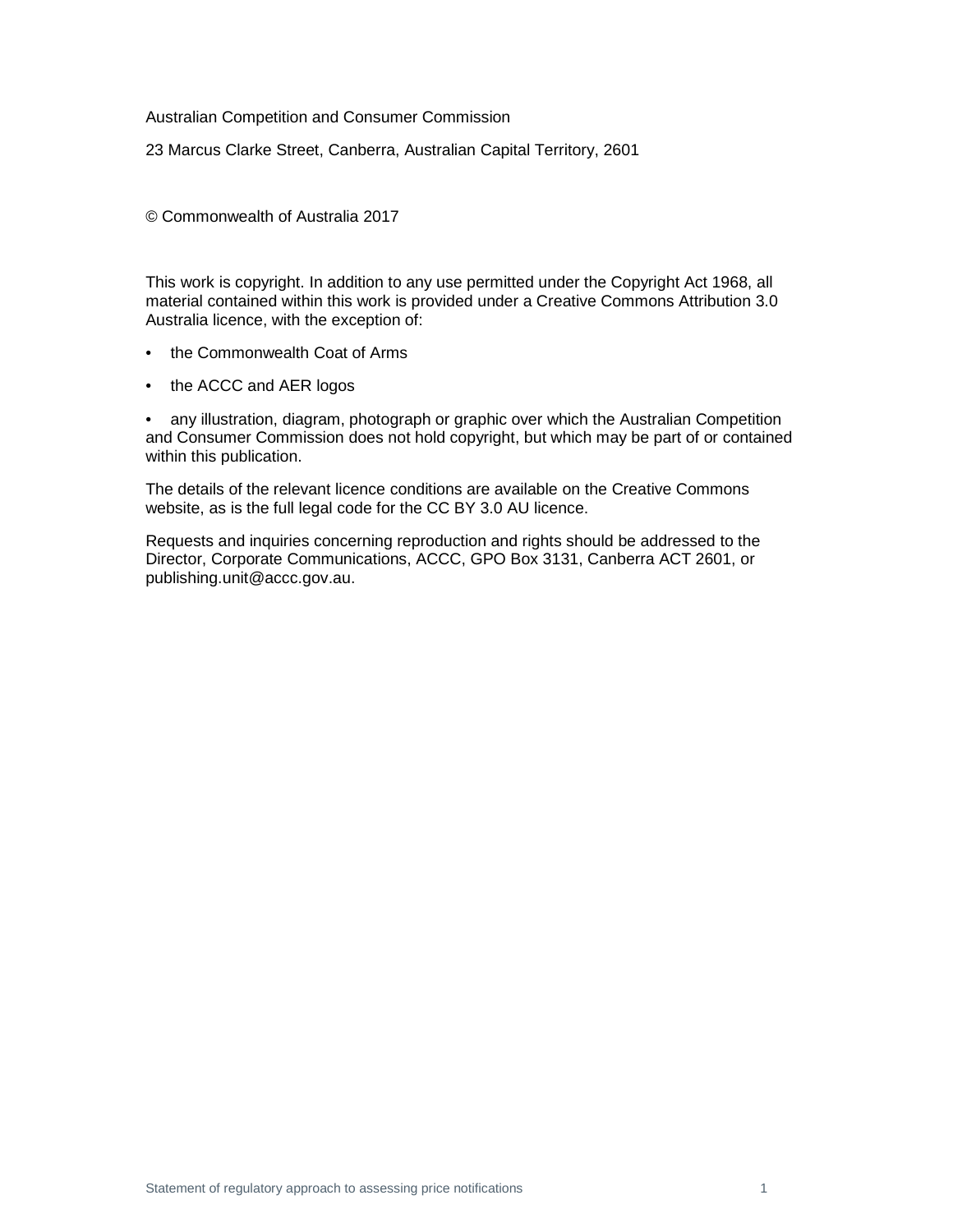| 1. | Introduction 1, 3                                                            |  |
|----|------------------------------------------------------------------------------|--|
| 2. |                                                                              |  |
|    |                                                                              |  |
|    |                                                                              |  |
|    | 2.2.1.<br>Restrictions on price increases for notified goods and services  5 |  |
|    | 2.2.2                                                                        |  |
|    | 2.2.3.                                                                       |  |
| 3. |                                                                              |  |
|    |                                                                              |  |
|    |                                                                              |  |
|    | 3.3. Other considerations by the ACCC in assessing price notifications 12    |  |
|    |                                                                              |  |
| 4. |                                                                              |  |
|    |                                                                              |  |
|    |                                                                              |  |
|    |                                                                              |  |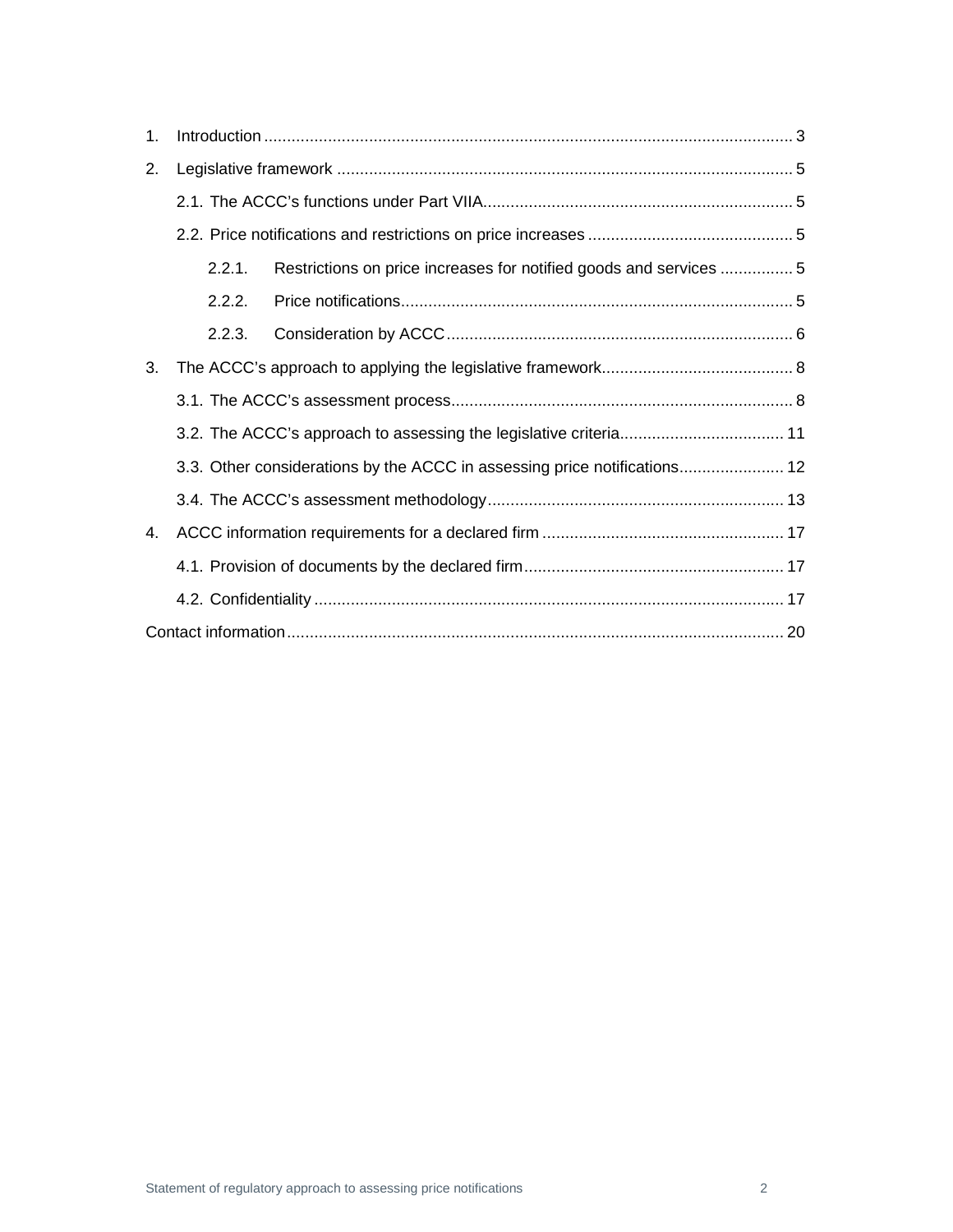# 1. Introduction

The Australian Competition and Consumer Commission (ACCC) has responsibility for assessing price notifications under Division 4 of Part VIIA of the Competition and Consumer Act 2010 (the Act).

The object of these provisions is to have prices surveillance applied only to those markets where, in the view of the Minister, competitive pressures are not sufficient to achieve efficient prices and protect consumers. The price notification provisions also allow for additional transparency about price increases in these markets.

The Minister, or the ACCC with the approval of the Minister, may make the prices of certain goods or services, or the provision of certain goods or services by a specific firm, subject to the price notification provisions. If this occurs, the firm is required to submit a price notification to the ACCC before increasing the price of these goods or services, and the ACCC is to decide whether or not to object to the price increase.

The aim of this statement is to outline the ACCC's preferred approach to assessing a price notification. It provides:

- the legislative framework within which price notifications are assessed (section 2),
- the ACCC's approach to assessment (section 3), and
- the information that the ACCC is likely to require from a declared firm (section 4).

This statement replaces the 2009 Statement of regulatory approach to price notifications.

The price notification provisions apply only to 'notified goods or services' and 'declared firms'. $1$ 

As at the date of publication of this statement, March 2017, three firms are declared — the Australian Postal Corporation (Australia Post), Airservices Australia and Sydney Airports Corporation Ltd — in relation to certain goods or services (see Table 1).

#### **Table 1 Declared firms and notified services**

| <b>Current declaration</b>                                                                                                             | Declared firm                                                                                     | <b>Notified services</b>                                                                                                                                                              |
|----------------------------------------------------------------------------------------------------------------------------------------|---------------------------------------------------------------------------------------------------|---------------------------------------------------------------------------------------------------------------------------------------------------------------------------------------|
| No.94, 5 May 2016*<br>Commenced on 1 July 2016<br>and ceases on 30 June 2019                                                           | <b>Sydney Airports</b><br>Corporation Ltd in<br>relation to Sydney<br>Kingsford Smith<br>Airport. | Aeronautical services and facilities <sup>2</sup> to<br>regional air services being regular public<br>transport air services operating wholly within<br>New South Wales.              |
| No.66, 5 April 1991, relating to<br>the Civil Aviation Authority, as<br>varied to relate to Airservices<br>Australia on 11 August 1995 |                                                                                                   | Airservices Australia Provision of services relating to:<br>terminal navigation<br>fire-fighting and rescue<br>$\bullet$<br>en-route air route and airway<br>$\bullet$<br>facilities. |

<sup>1</sup> The Act refers to declared persons. For ease of readability, this document refers to 'declared firms'.

<sup>2</sup> Having the same meaning as aeronautical services and facilities under Part 7 of the Airports Regulations 1997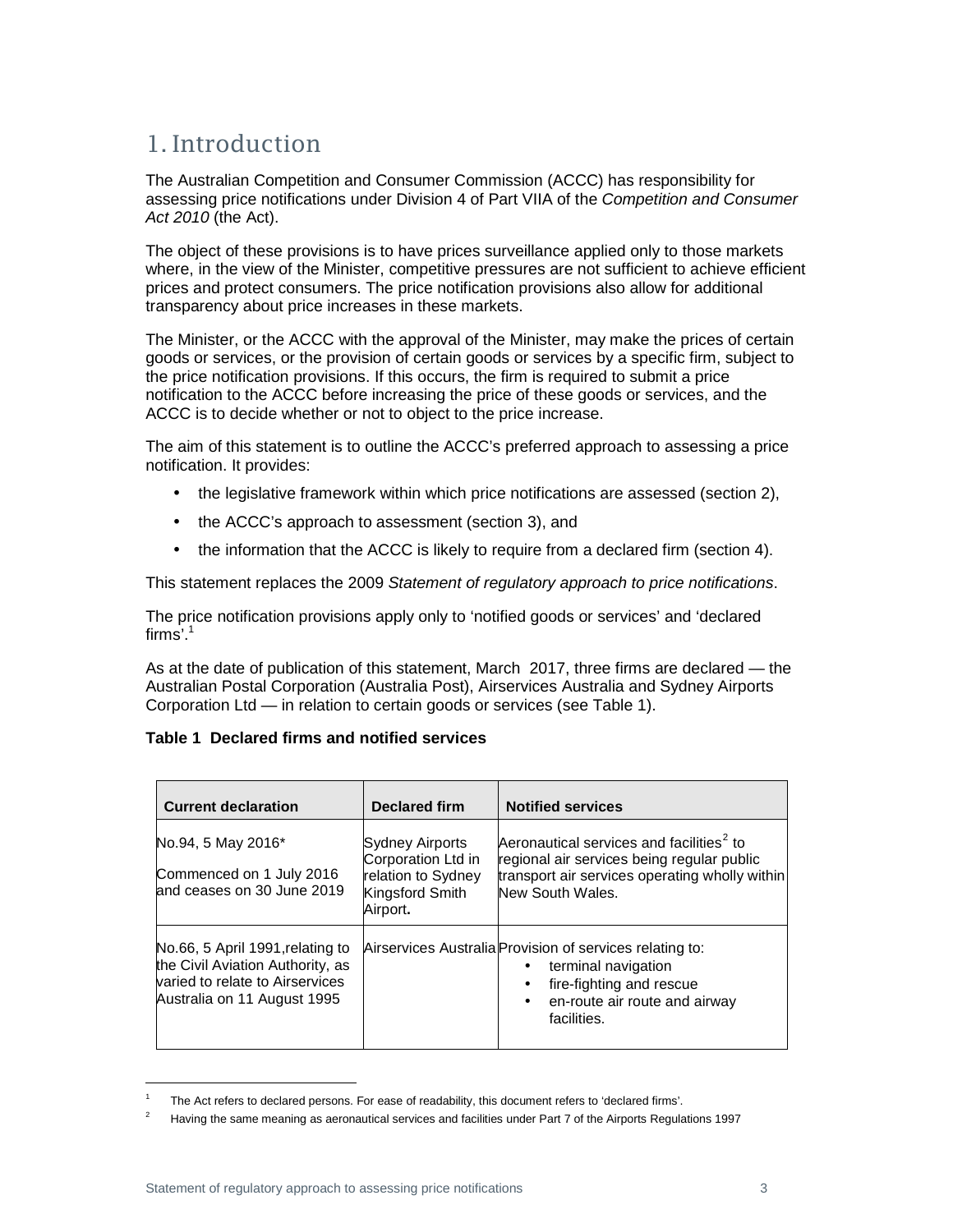\* This declaration replaces Declaration 93 of 27 May 2013.

\*\* This declaration replaces the Declaration dated 21 July 2015.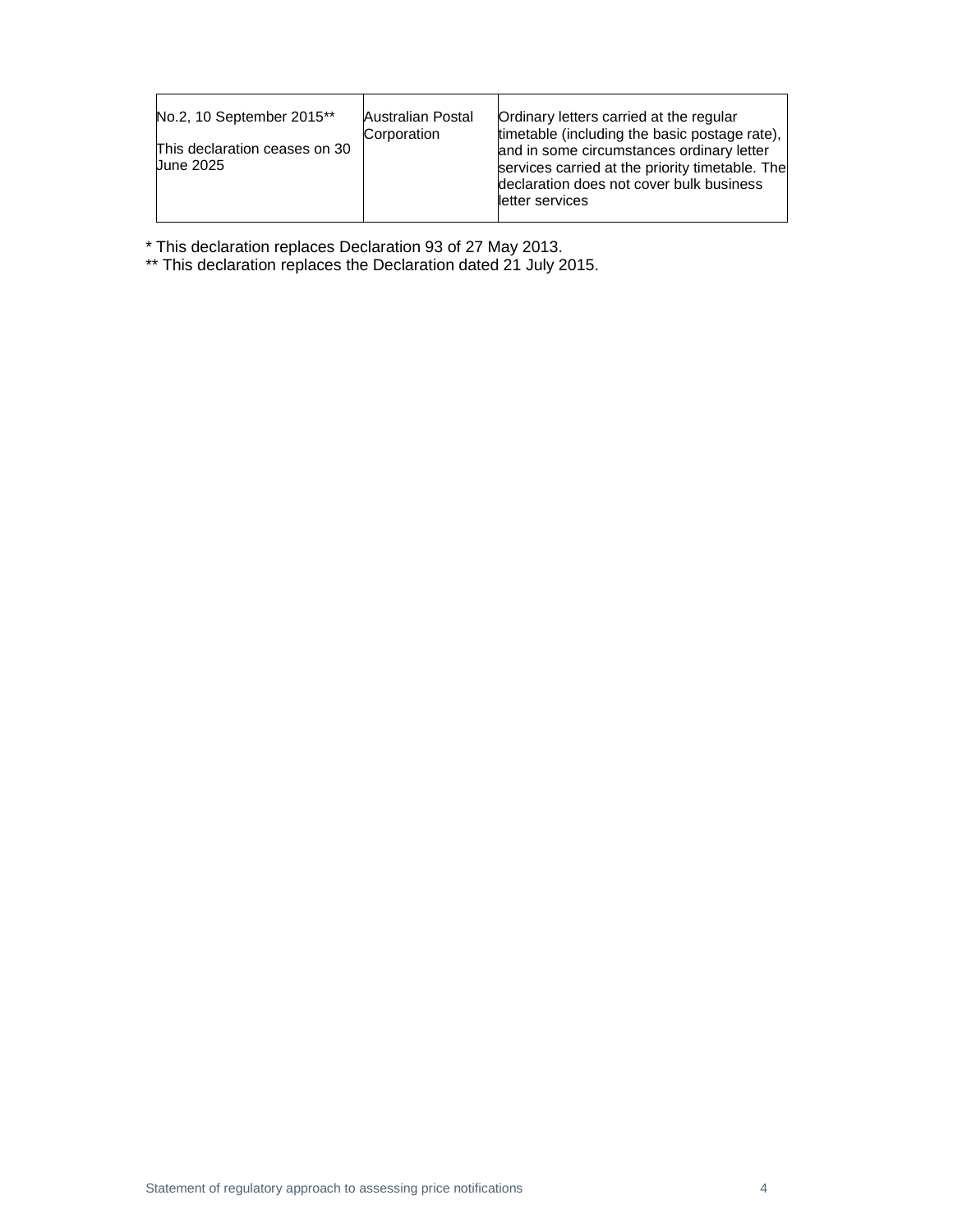# 2. Legislative framework

# **2.1. The ACCC's functions under Part VIIA**

The ACCC has the following prices surveillance functions under Part VIIA of the Act:

- conducting and reporting on price inquiries (subss.95G(2), 95G(3) and 95G(4));
- considering price notifications (locality notices) and taking action as appropriate (subs.95G(5)); and
- monitoring and reporting on prices, costs and profits in any industry or business as directed by the Minister (subs.95G(6)).

## **2.2. Price notifications and restrictions on price increases**

This statement focuses on the second of these functions—price notifications.

#### **2.2.1. Restrictions on price increases for notified goods and services**

The Minister, or the ACCC with the approval of the Minister, may

- declare goods or services to be 'notified goods or services'; and
- declare a firm to be, in relation to goods or services of a specified description, a 'declared firm' for the purposes of the Act. $3$

Certain restrictions limit a declared firms<sup>4</sup> ability to:

- increase the prices of notified goods or services at a particular location
	- o above the highest prices that applied in that location, or
	- $\circ$  if the goods or services were not previously supplied at that location, to a level above the highest prices that applied to the notified goods or services in Australia over the preceding 12-month period
- supply notified goods or services if that firm has not supplied these goods or services in Australia in the preceding 12-month period.

A change in terms and conditions of an existing service may also constitute a new service requiring a price notification to be lodged with the ACCC.

A firm found to be in contravention of these restrictions may be subject to a penalty of 100 penalty units.<sup>5</sup>

#### **2.2.2. Price notifications**

A declared firm may increase prices, or commence to supply notified goods or services in Australia without contravening these restrictions if it satisfies all four following requirements:

- (1) the declared firm has notified the ACCC that it proposes to commence supply or increase the price of a notified service (subs.95Z(5)). Such a notice is termed a 'locality notice' (also referred to as a 'price notification' in this statement).
- (2) either the applicable period in relation to the locality notice has elapsed (further explained in section 2.2.3 below), or the ACCC has considered the locality notice and has either notified the firm that it does not object to the proposed price, or if it does

<sup>3</sup> s 95X.

<sup>4</sup> subss. 95Z(1), (2) and (3).

<sup>5</sup> At the time of writing 100 penalty units equates to \$18,000.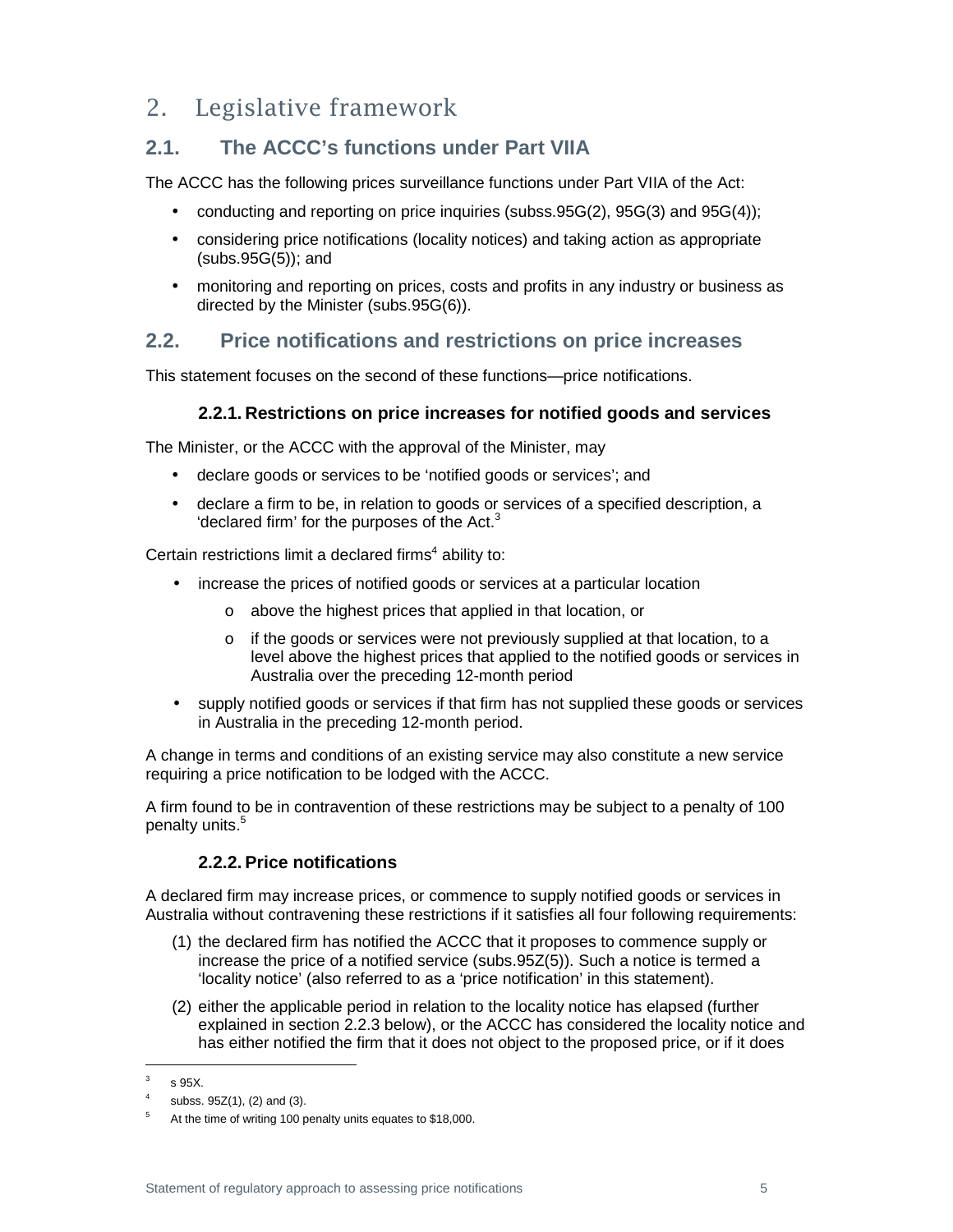object, has notified the firm of a lower price that it does not object to and the applicant has agreed to that lower price (known as the approved price) (subs.95Z(6)).

- (3) the terms of supply are the same or substantially similar to those proposed to the ACCC in the locality notice (subs.95Z(7)).
- (4) the actual price at which the goods or services are supplied does not exceed the proposed price in the locality notice (or a lower price, if it is specified by the ACCC) (subs.95Z(8)).

#### **2.2.3. Consideration by ACCC**

The ACCC is to consider a price notification and to take such action in accordance with the Act as it considers appropriate.<sup>6</sup> The ACCC may:

- serve a notice stating it has no objection to the declared firm supplying the relevant goods or services on the proposed terms at the proposed price; or
- serve a notice specifying a lower price to which it would have no objection.<sup>7</sup>

The ACCC may also object to the price increase being sought.

The ACCC is required to make its assessment within the 'applicable period', of, 21 days, starting on the day the price notification is given. However, before the 21 days expires, the ACCC may extend the applicable period beyond 21 days with the agreement of the notifying firm.<sup>8</sup>

The applicable period is further increased by 14 days if the ACCC serves a notice specifying a lower price than the proposed price.<sup>9</sup> The notifying firm may then, within seven days of being given notice of the lower price, give the ACCC written notice agreeing to that lower price being the proposed price.

After the applicable period (e.g. 21 days) is concluded the declared firm can increase the price of notified services and/or introduce a new notified service.

#### **Legislative criteria**

In performing its prices surveillance functions, the ACCC must have 'particular regard' to the following<sup>10</sup>:

- a) the need to maintain investment and employment, including the influence of profitability on investment and employment;
- b) the need to discourage a person who is in a position to substantially influence a market for goods or services from taking advantage of that power in setting prices; and
- c) the need to discourage cost increases arising from increases in wages and changes in conditions of employment inconsistent with principles established by relevant industrial tribunals.

Consideration of the above criteria is subject to any direction issued by the Minister under s.95ZH of the Act.

 $6$  subs.95G(5).

 $^7$  subs.95Z(6).

 $8$  subs.95ZB(2).

 $<sup>9</sup>$  subs. 95ZB(4).</sup>

 $10$  subs.95G(7).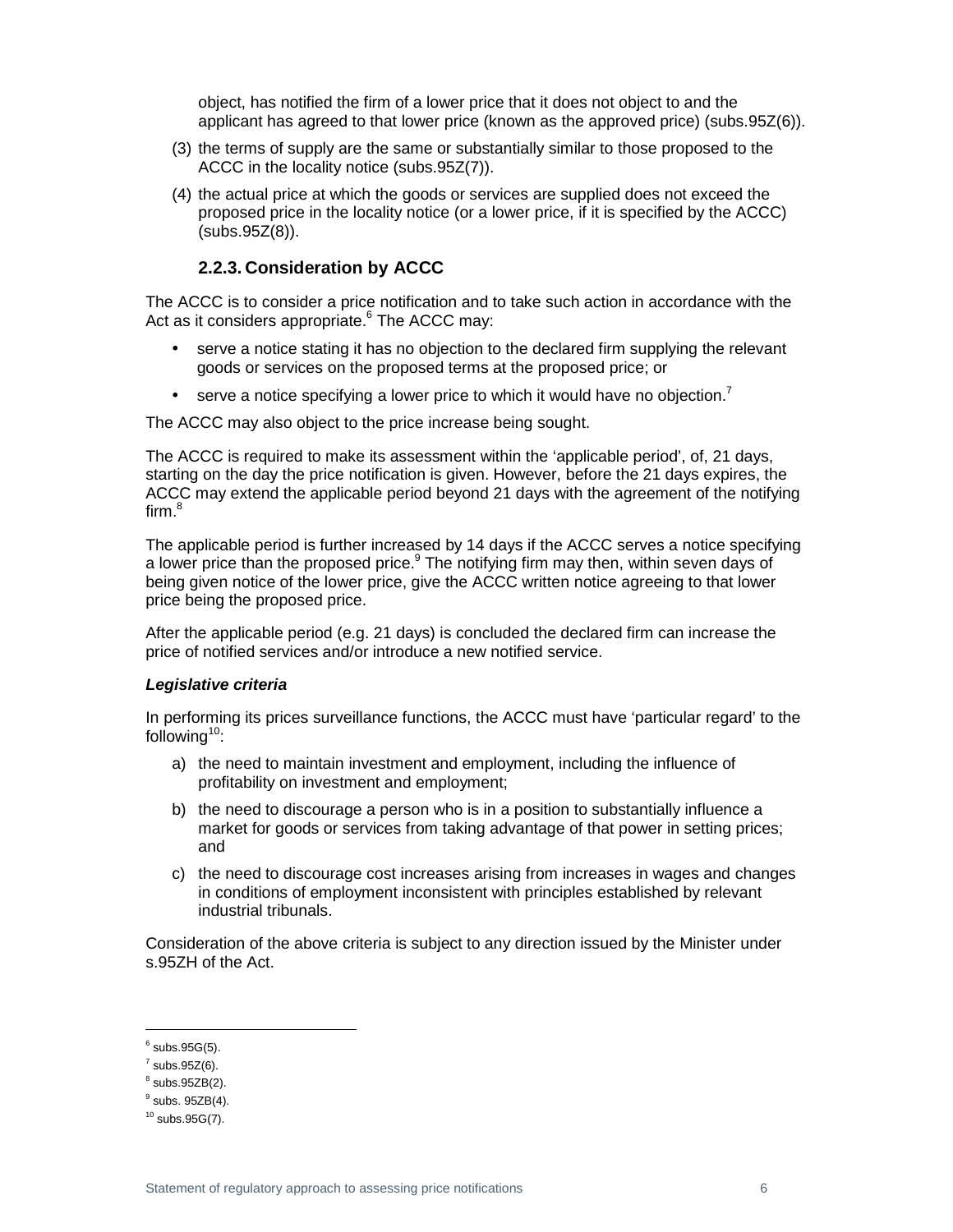An explanation of how the ACCC generally applies this criteria to price notifications is set out in section 3.2 below.

#### **Gazette notice**

The ACCC must, within three months after the end of the applicable period publish a gazette notice that states the date it received the price notification and any particulars relating to the outcome of its consideration.<sup>11</sup>

#### **Public register**

The ACCC is also required to maintain a public register of its price notification decisions. Further information on this is at section 4.2.

 $11$  subs. 95ZC(3).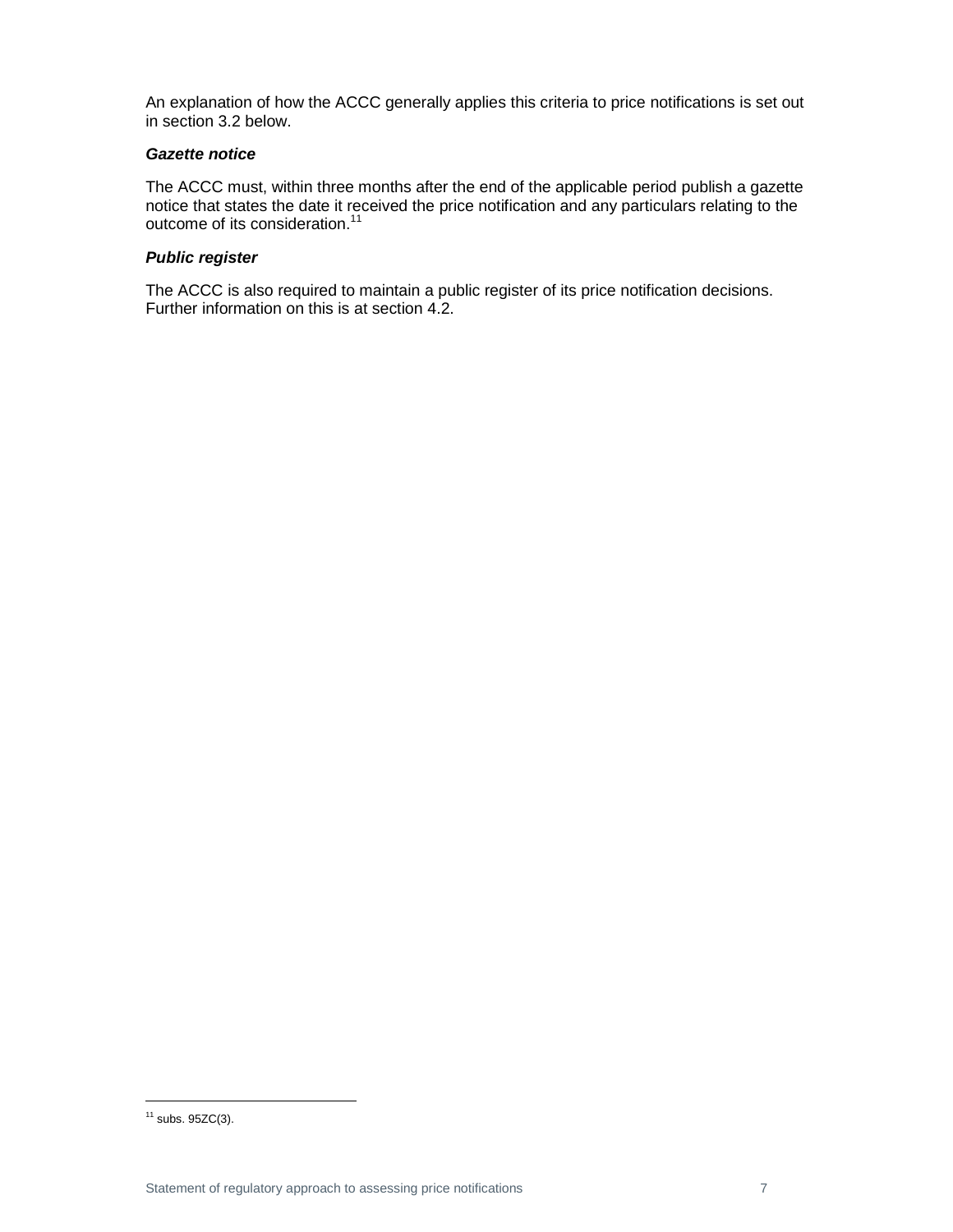# 3. The ACCC's approach to applying the legislative framework

## **3.1. The ACCC's assessment process**

The ACCC is to consider a price notification within the applicable period. As explained in section 2.2.3, the applicable period will be 21 days unless extended.

However, price notifications are often complex, therefore, it is beneficial for the ACCC and the declared firm to consult with each other (and other parties where appropriate) before a price notification (i.e. locality notice) is formally submitted to the ACCC. This helps ensure that the ACCC has sufficient information to assess a price notification once it is submitted.

The ACCC's suggested process for assessing notifications is as follows:

- **Pre-lodgement**—Representatives for the declared firm are encouraged to meet with ACCC staff to discuss the prospective price notification, process and timetable before lodgement.
- **Draft price notification**—The declared firm lodges a draft price notification and a supporting submission. This provides the ACCC with sufficient opportunity to consider all relevant issues involved in the pricing proposal at a preliminary stage and to ensure all information requirements supporting the proposal are satisfied.
- **ACCC issues paper**—The ACCC releases an issues paper to interested parties which outlines issues likely to be relevant to its consideration and seeks submissions. The ACCC may conduct other public consultation processes where appropriate such as holding roundtable discussions to seek the views of relevant industry stakeholders.
- **ACCC view**—The ACCC considers submissions on the issues paper and releases a view outlining its view on the draft price notification. The declared firm and interested parties are able to provide comments on the ACCC's view.
- **Formal price notification**—The declared firm lodges a formal price notification with the ACCC.
- **ACCC decision**—After lodgement of a formal price notification, the ACCC issues its decision within the applicable period (21 days or longer if extended).

Two examples of possible processes for assessing price notifications are outlined in a flowchart ('Chart A') on page 10. **This provides a general guide to the ACCC's likely approach to assessing price notifications.**

The ACCC will tailor its assessment process (including the number of stages of its assessment and the length of each stage) to reflect the nature and significance of the price changes being sought. This is likely to depend on the nature and complexity of each price notification. In some cases, the declared firm may have additional legal obligations that it must satisfy prior to implementing price increases.<sup>12</sup>

A declared firm is able to lodge a formal price notification without prior consultation with the ACCC. As with all price notifications, the ACCC will give due consideration to the notification lodged. The ACCC prefers, however, for declared firms to adopt a consultative process as set out above.

 $12$ For example, pursuant to section 33 of the Australian Postal Corporation Act 1989, Australia Post must provide written notice to the Minister of a proposal to fix or vary certain rates of postage.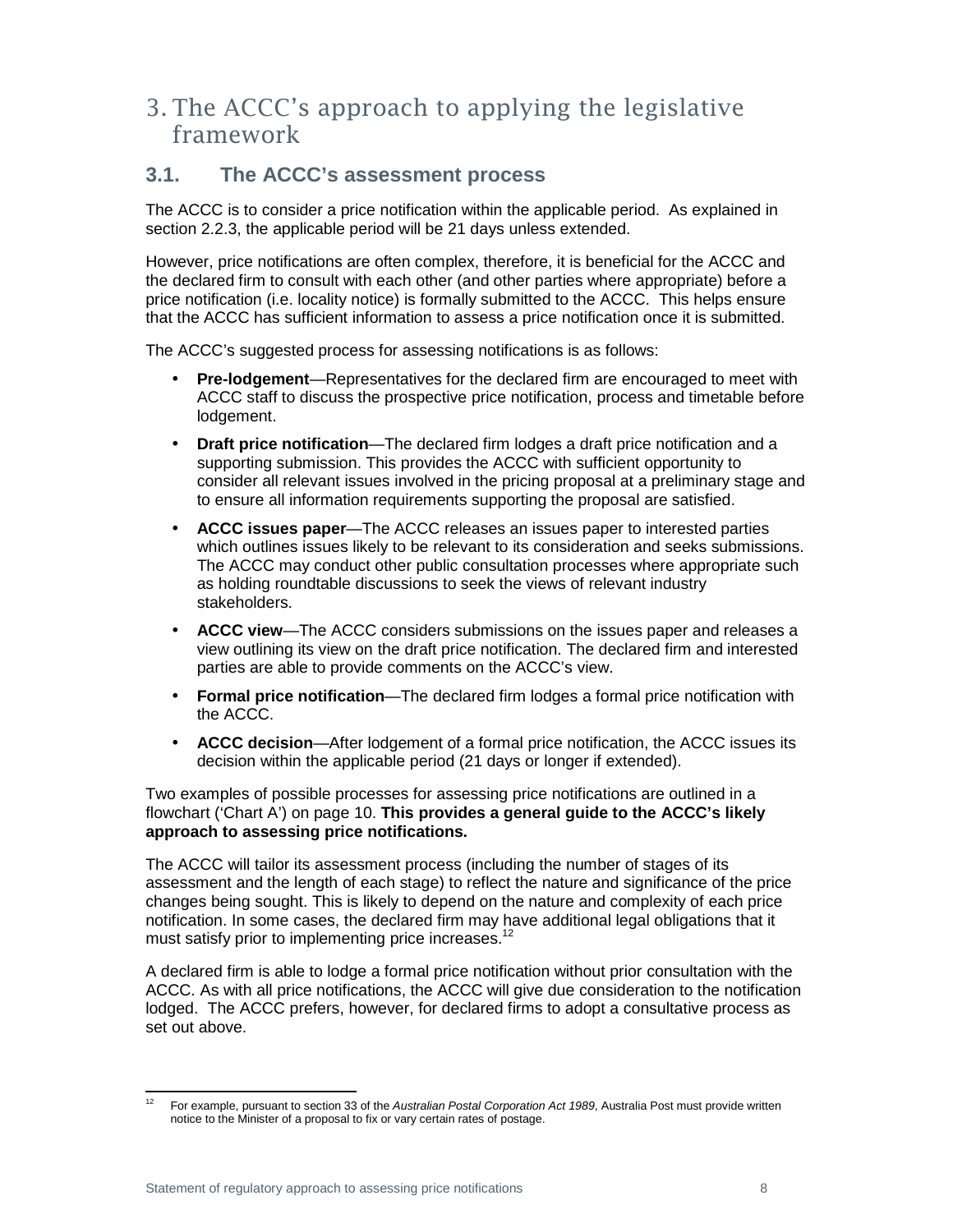Where a declared firm lodges a price notification which the ACCC considers requires a more detailed assessment of the proposal and/or where a long-term price path is being proposed, the ACCC will generally conduct a standard assessment of the proposal (as per the process outlined on the left side of in Chart A).

On consideration of a long term price path, the ACCC could decide not to object to the initial price increases and it also may outline a preliminary position not to object to future price increases that are consistent with the price path. Where a subsequent price notification proposes a price that was anticipated in the price path submitted in a previous price notification, the ACCC may consider that it is more appropriate to conduct a short-form assessment process (on the right side of chart A).<sup>13</sup> A short-form assessment process provides scope for the ACCC to adopt an expedited assessment of a price notification. This may involve a shorter consultative process. The ACCC also may decide that it will only make a decision on a formal price notification.

<sup>&</sup>lt;sup>13</sup> A discussion about long-term price paths is presented in section 4.4 of this statement.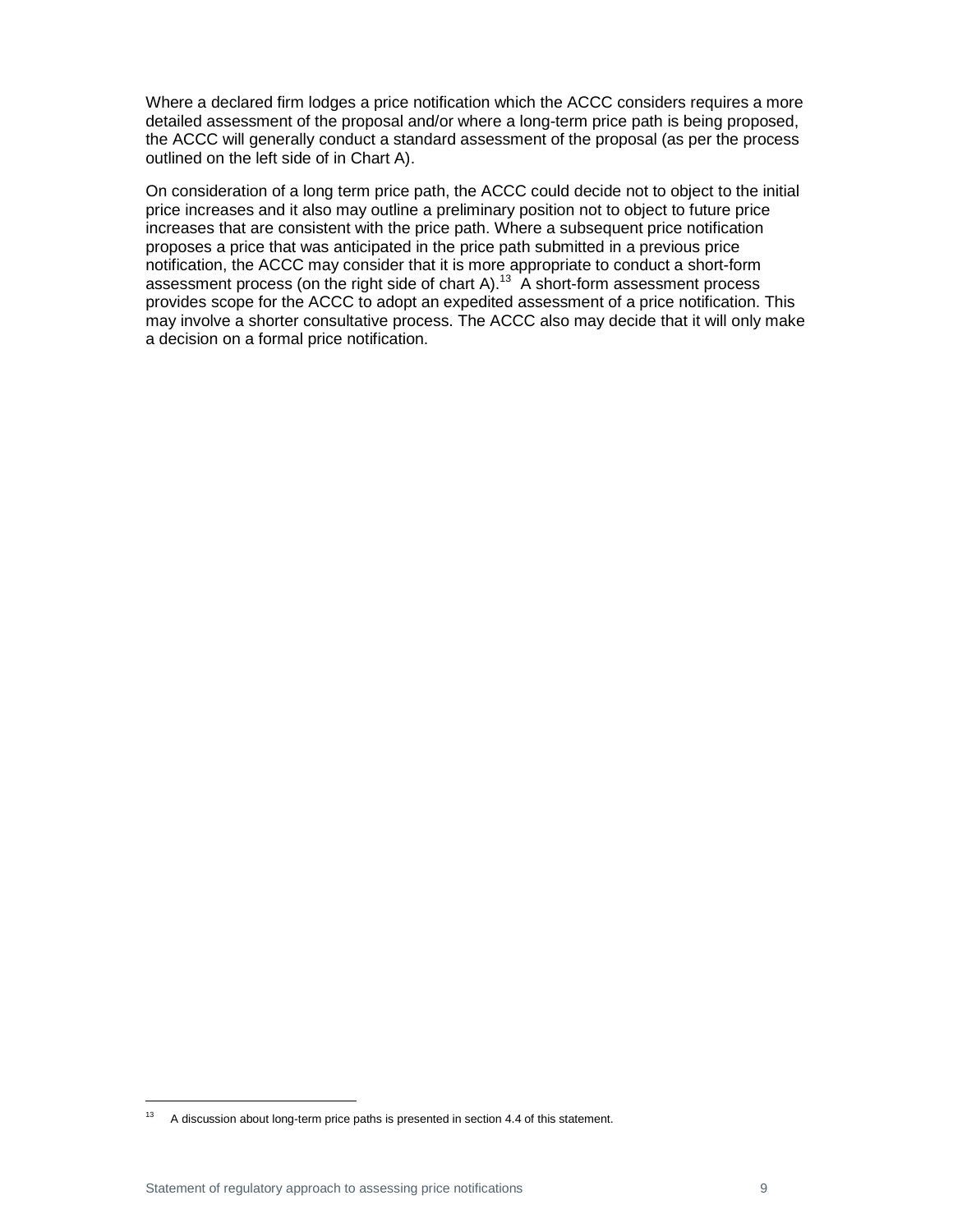#### *Chart A: Procedure for lodgement and assessment of Part VIIA price notifications*

#### **Standard assessment**

|--|



**Short form assessment**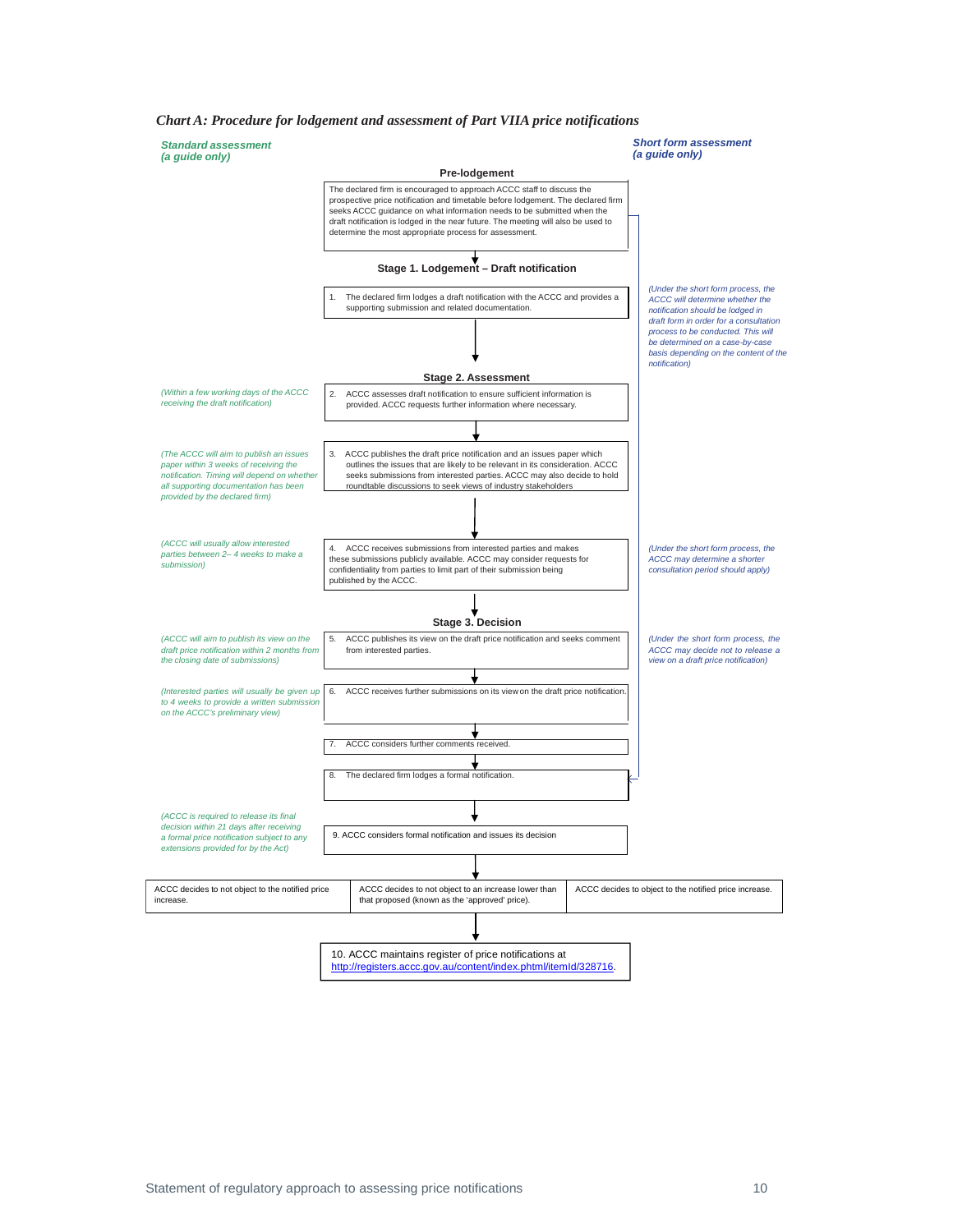# **3.2. The ACCC's approach to applying the legislative criteria**

The ACCC must have 'particular regard' to the following:

- a) the need to maintain investment and employment, including the influence of profitability on investment and employment (subs 95G(7)(a));
- b) the need to discourage a person who is in a position to substantially influence a market for goods or services from taking advantage of that power in setting prices  $(subs. 95G(7)(b))$ ; and
- c) the need to discourage cost increases arising from increases in wages and changes in conditions of employment inconsistent with principles established by relevant industrial tribunals (subs. 95G(7)(c)).

The ACCC's general approach to applying this criteria to a price notification is explained below.

The ACCC also may have regard to other matters it considers relevant on a case by case basis.

#### **Investment, employment & market power**

The declared firm may possess monopoly or market power which could allow it to charge excessive prices through having either costs above efficient levels, or profit margins above competitive levels.<sup>14</sup>

An important consideration relevant to the first two criteria is that in an open and competitive market economy efficient provision of services underpins investment and employment opportunities. Further, investment and employment in the national economy will be promoted when firms produce goods or services efficiently and price them competitively.

Pricing decisions by a declared firm may involve conflict between the investment and employment interests of the declared firm on the one hand, and the interests of users and other groups in the economy on the other. To obtain an appropriate balance, the ACCC takes the view that criteria one and two seek to promote economically efficient investment and employment throughout the economy. This is also consistent with the object of prices surveillance.<sup>15</sup>

Economic efficiency encompasses the following elements:

- productive efficiency, which is achieved when firms have the appropriate incentives to produce goods or services at least cost, and production activities are distributed between firms in a manner that minimises industry-wide costs.
- allocative efficiency, which is achieved when firms employ resources to produce goods and services that provide the maximum benefit to society.
- dynamic efficiency, which is achieved when firms have appropriate incentives to invest, innovate and improve the range and quality of goods and services, increase productivity and reduce costs over time.

In an open and competitive economy, efficient provision of services underpins investment and employment opportunities. Welfare enhancing investment and employment in the national economy will be promoted when firms produce goods or services at least cost and charge prices that correspond as closely as possible to competitive levels. Although a

<sup>&</sup>lt;sup>14</sup> Australia Post and Airservices Australia are both statutory monopoly providers of particular services and the Productivity Commission found that Sydney Airport has a significant degree of market power in domestic markets (Economic Regulation of Airport Services—Inquiry report, 14 December 2011).

<sup>&</sup>lt;sup>15</sup> As set out in s.95E of the Act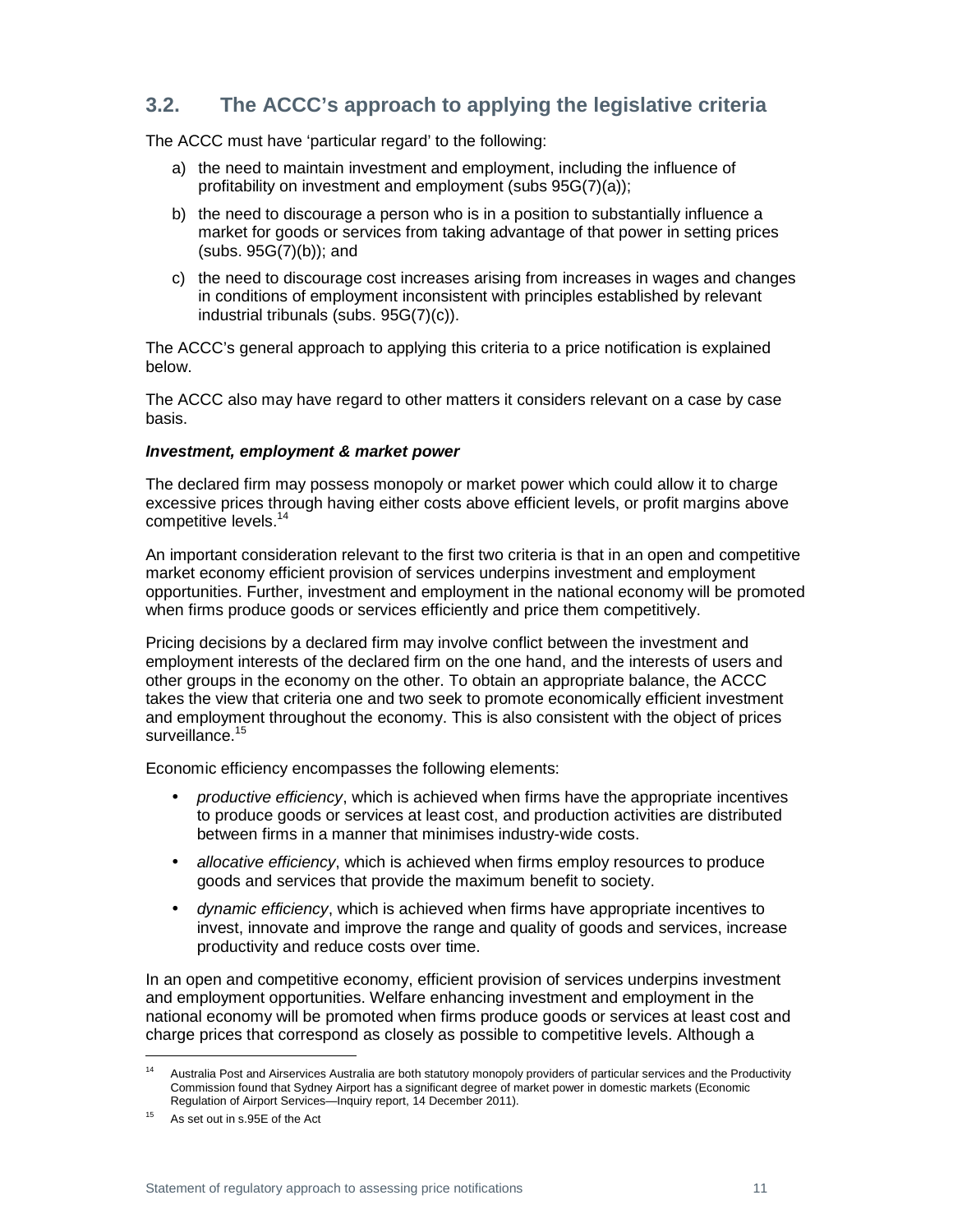competitive benchmark may be lacking in industries subject to prices surveillance, economically efficient prices would, as in competitive areas, reflect least-cost production and include profit margins reflecting a return on capital commensurate with the risks faced by the firm.

Prices above efficient levels result in a loss of allocative efficiency as they discourage some marginal purchases which would have had a value to the purchaser above the efficient cost of supply. As excessive prices are passed on in higher costs for other industries using the services, they lead to lower profits and potentially a loss of investment and employment opportunity in the competitive sectors of the economy.

Accordingly, the ACCC considers that the criteria will generally be met by economically efficient prices which reflect:

- an efficient cost base
- a reasonable rate of return on capital

Including a reasonable rate of return on capital addresses the first criterion by providing incentives to maintain profitable investment. However, in order to address the second criterion, a declared firm which may have substantial influence in a market for notified goods and services should not be able to charge prices which reflect a higher than reasonable rate of return, or inefficient costs.

#### **Wages & conditions of employment**

The ACCC considers the third criterion is now less relevant to its consideration of price notifications given there has been a movement away from centralised wage fixing to agreements negotiated at the enterprise level.

Consistent with the current wage determination framework, the ACCC is more likely to not object to price increases based on wage increases where such wage increases are associated with improvements in productivity and/or wage levels are at market levels. However, in monopolies or industries with highly concentrated market power, there may be less pressure for wage and labour agreements to be kept within the bounds of conditions across the economy generally. In assessing a price notification the ACCC will usually consider the level of wages and conditions as part of its review of the efficiency of the cost base.

## **3.3. Other considerations by the ACCC in assessing price notifications**

#### **Ministerial directions**

The Minister may direct the ACCC to give special consideration to specified matters in exercising its powers and performing its functions under Part VIIA.<sup>16</sup>

At the time of writing, general Direction No.  $8^{17}$  was the only general direction in place. It applies to the ACCC's consideration of all price notifications. It provides that the ACCC must give special consideration to:

The Government's policy that increases in executive remuneration in excess of those conferred under wage fixing principles should generally not be accepted as a basis for price increases.

<sup>16</sup> s. 95ZH.

Ministerial directions previously given under the Prices Surveillance Act 1983 have been carried over to have effect as if made under the corresponding section of the Act. Direction 8 is a general direction given to the ACCC by the Government under s 20 of the Prices Surveillance Act.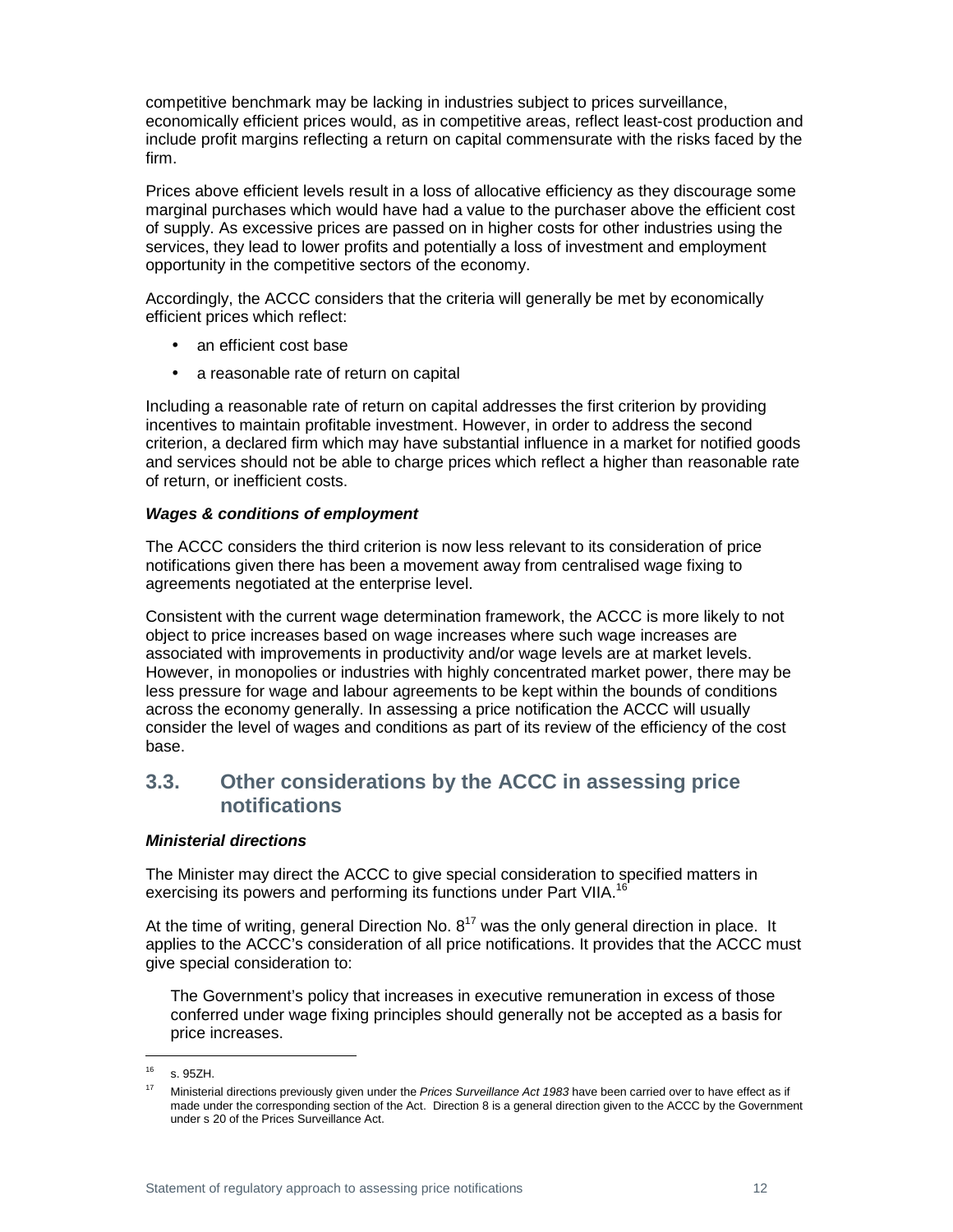The ACCC treats the level of wages and executive remuneration the same as any costs as part of its review of the efficiency of the cost base. This is similar to how the ACCC applies the third criterion. Both issues are less relevant now than in 1998 in light of the movement away from centralised wage fixing to agreements negotiated at the enterprise level. In addition, executive remuneration may not form a material proportion of a firm's cost base.

The Government may also make directions relating to specific industries. For example, Direction No. 11, requires the ACCC to give special consideration to Australia Post's functions and obligations, particularly its pricing and financial targets.

#### **Price caps**

For certain industries the Government has given specific directions requiring the ACCC to assess proposed price increases in terms of price caps.<sup>18</sup>

The only such direction current at the time of writing relates to provision of aeronautical services and facilities to regional air services at Sydney airport. Direction No. 94<sup>19</sup> requires the ACCC to assess proposed prices paid by operators of regional air services in terms of a price cap and specifies that percentage price increases should not exceed the percentage increase in the Consumer Price Index over that same period.

## **3.4. The ACCC's assessment methodology**

#### **Cost-based approach to assessing price increases**

The ACCC adopts a flexible approach for determining the process of assessment, which reflects the individual characteristics of each price notification. For example, the size of the proposed price increase, the complexity of issues raised, the length of the pricing period and the number of goods and services covered will affect how the ACCC approaches an assessment.

In general, the ACCC has used a cost-based 'building block' approach, unless it has been otherwise directed by the Government to assess prices under a price cap or it has reached an agreement with the declared firm on a price-based approach to assessment. The building block model is used to assess the extent to which the prices proposed by a regulated firm are commensurate with the efficient costs of providing those services. In assessing proposed price increases, the ACCC considers whether the revenue generated by the proposed prices would exceed maximum allowable revenue.

In determining the level of maximum allowable revenue, the ACCC considers:

- the level and the efficiency of the declared firm's cost base
- the reasonableness of the rate of return that the declared firm is seeking.

In addition to these two factors, a price notification may raise other issues which are relevant to the ACCC's assessment, such as the allocation of common costs and the structure of prices across services.

<sup>18</sup> For example, in the past aeronautical services at major newly privatised airports were subject to prices surveillance under CPI-X price caps set by the Government. That is, price increases after a specified starting date were restricted to the rate of increase in the Consumer Price Index minus a target rate of productivity increase (X). These provisions were revoked in June 2002.

<sup>&</sup>lt;sup>19</sup> Direction 94 took effect on 1 July 2016 and requires the ACCC to give special consideration to the policy that the total revenue-weighted percentage increases in prices over the three years from 1 July 2016, or part thereof, paid by operators of regional air services to Sydney Airport Corporation Limited for the provision of declared services should not exceed the total percentage increase in the Consumer Price Index over that same period.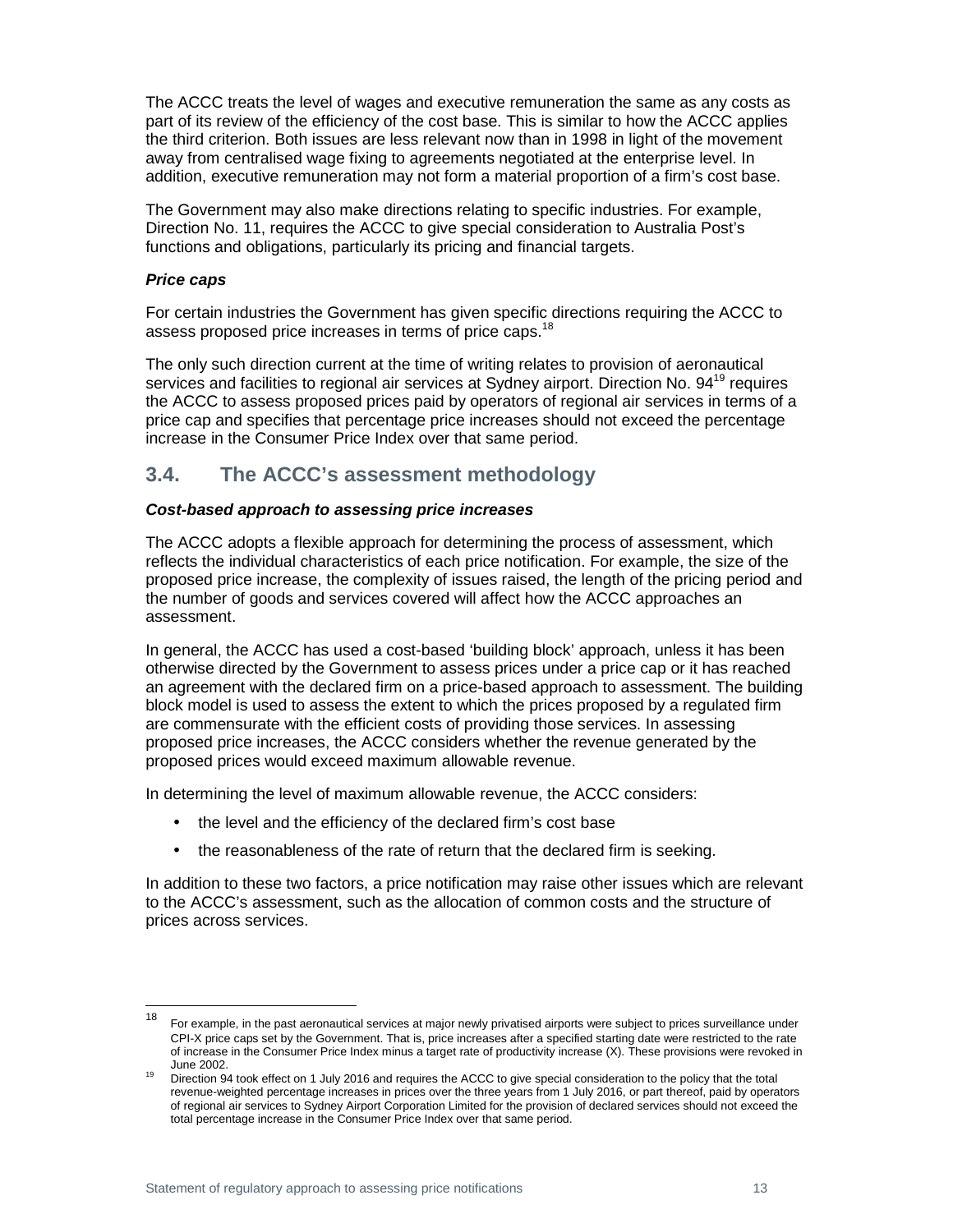#### Efficient cost base

Relevant to the second criterion, one way in which a declared firm could take advantage of its market power and lack of competition is by allowing costs to inflate to unnecessary or inefficient levels. Therefore, in considering a price notification, where possible the ACCC assesses the pricing proposal based on the service provider's efficient cost base, rather than its actual cost base. This could include consideration of international benchmarking studies and the extent to which the declared firm has made productivity gains.

#### Reasonable rate of return

The 'building block model' is used to calculate the amount of revenue required to cover the total costs of an efficient service. Allowable revenue under the building block model is calculated as the sum of return on capital, $20$  return of capital (depreciation), operating and maintenance expenditure and an allowance for tax. The building block model provides a framework for deriving the aggregate level of revenue, which can then be translated into individual prices, using activity forecasts.

The ACCC will generally adopt a building block approach when assessing significant price notifications which would, for example, require all declared services to be assessed and/or would specify prices over a significant period of time. The ACCC has utilised a building block approach to assess price notifications for Australia Post's notified services and long-term pricing proposals from Airservices Australia.

#### Non-declared services

The current declared firms provide non-regulated goods and services as well as goods and services that are subject to notification under the Act. In general when assessing a price notification, the ACCC does not consider goods and services that are not declared and that are provided in a competitive environment. Nevertheless, the ACCC does consider that in some instances the relationship between business areas that provide declared and nondeclared goods and services may be relevant to its assessment of a price notification. For example, when assessing a 2015 price notification for Australia Post's declared letter services (which are a subset of its reserved letter service), the ACCC considered that both the declared and the broader reserved letter service were relevant to its assessment of the price notification.

#### **Relative prices**

1

In assessing a price notification it may be relevant for the ACCC to consider not just the overall level of pricing for all of the regulated goods or services, but also the relative prices for individual goods or services. The ACCC considers that an examination of relative prices proposed by a declared firm is particularly relevant where several individual goods or services are notified. Market power of regulated firms can be reflected in inefficient or anti-competitive pricing structures. Broad examples of this may be:

- excessively high mark-ups on some services, which result in distorted price signals for purchasing and investment
- pricing below cost in particular areas with the effect of suppressing competition from other potential suppliers.<sup>21</sup>

The ACCC considers it will generally be in the interests of a declared firm to set prices which broadly reflect relative costs. In assessing the structure of prices in a pricing proposal, the

<sup>&</sup>lt;sup>20</sup> The return on capital is derived by applying a rate of return to an asset base. The ACCC generally uses the Capital Asset Pricing Model to determine the rate of return.

<sup>&</sup>lt;sup>21</sup> Concerns over abuse of market power such as predatory pricing may be addressed by s.46 of the Act.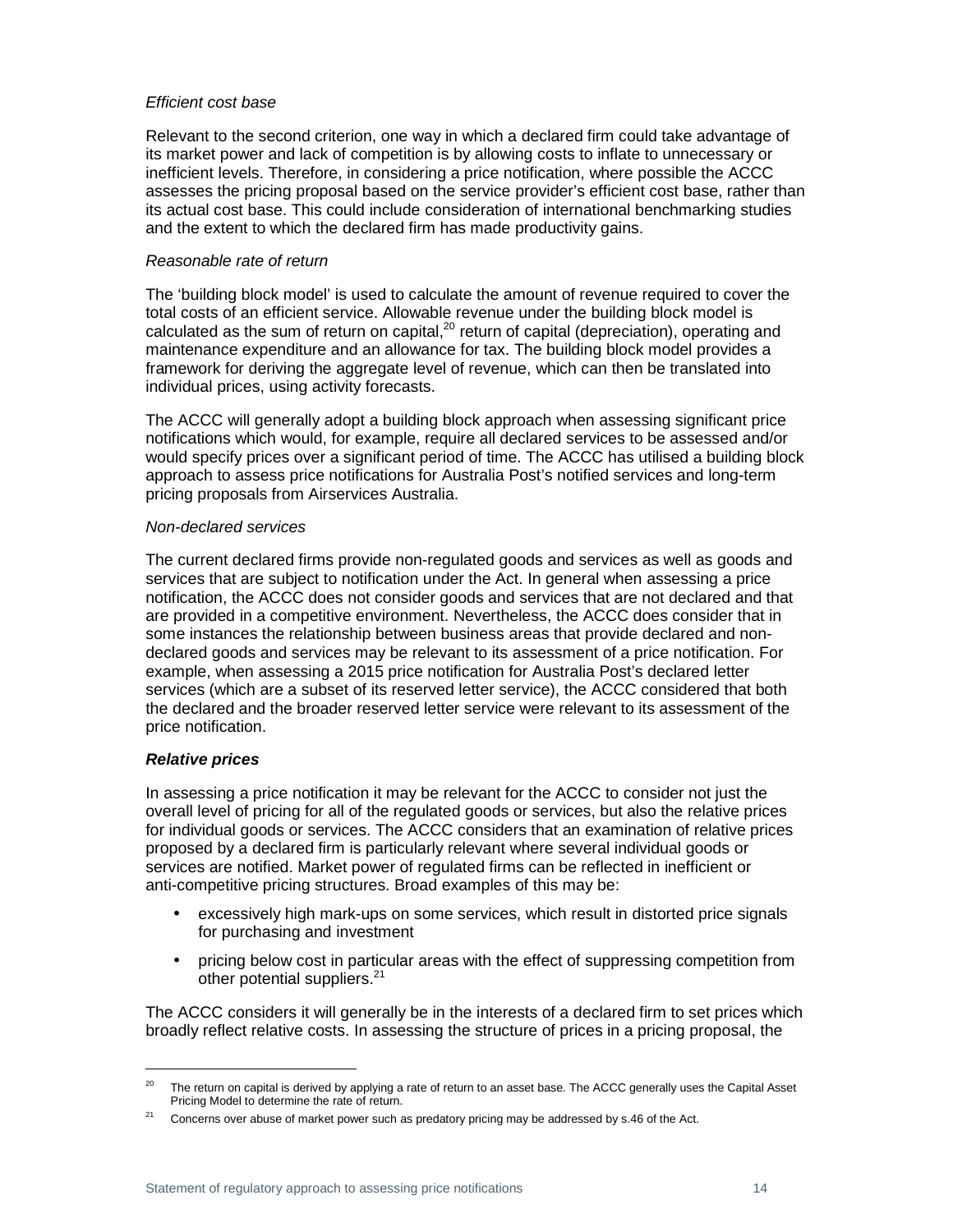ACCC will, when relevant, consider the extent to which the pricing structure promotes efficiency.

Efficient pricing requires that consumers be charged the marginal social cost of supply of a good or service. Prices that are not cost reflective will generally adversely affect the efficiency of the resource allocation decisions by the declared firm and the users of its services. However, where a declared firm has fixed costs, marginal costs may be below average costs and hence strict adherence to marginal cost pricing will result in insufficient revenue for the declared firm to recover its total costs. A declared firm that supplies multiple goods or services may also have costs common to several of the services it supplies. The ACCC considers it important that fixed and common costs are allocated to services in a reasonable and transparent manner. For example, this may involve allocating costs in a manner that takes into account the demand sensitivities associated with the services provided.

The ACCC has examined the structure of prices in assessing certain price notifications from Australia Post and Airservices Australia.

#### **Future price paths**

A future price path involves the declared firm proposing prices that extend beyond the forthcoming 12–month period in its price notification.

A declared firm is only required under Part VIIA of the Act to submit the proposed price in a price notification. However, the ACCC has a preference for price notifications to include future price paths and may consider such a price path to be a relevant consideration in its assessment of the price notification against the criteria.

Where the declared firm submits information on forecast costs and demand over the long term, information on prices covering this period can assist the ACCC to assess the profitability and efficiency with which the declared goods or services are to be supplied over the period. In certain circumstances, a path of prices that is fixed for several years can provide incentives for the regulated firm to reduce its costs and increase productivity beyond the pre-determined level. Future price paths can also provide certainty to users of the declared service(s) regarding the timing and size of expected future price rises.

As a general guide, the ACCC may take into account information about future prices previously proposed by the declared firm when conducting future price notification assessments about forthcoming price increases (see 'standard' and 'short form' assessment process in chart A). By submitting a pricing proposal that provides for a path of future prices the declared firm is able to benefit from greater regulatory certainty. The ACCC may also be able to undertake a short-form assessment process for future pricing proposals that are consistent with the price path.

The ACCC notes that there may be changes in the environment affecting the declared firm's operations which may lead that firm to propose revising a price path. Such changes could arise from the impact of unexpected events on the declared firm's efficient cost base, which may necessitate reconsideration of the efficient level of revenue required by the declared firm and thus the notified price. Possible examples of unexpected events leading to a substantive change in a firm's efficient cost base could include but are not limited to the following:

- changes in government policy (e.g. changes in taxation, service standards)
- changes in corporate ownership
- a terrorism event (e.g. leading to mandatory changes in security arrangements)
- an insurance event.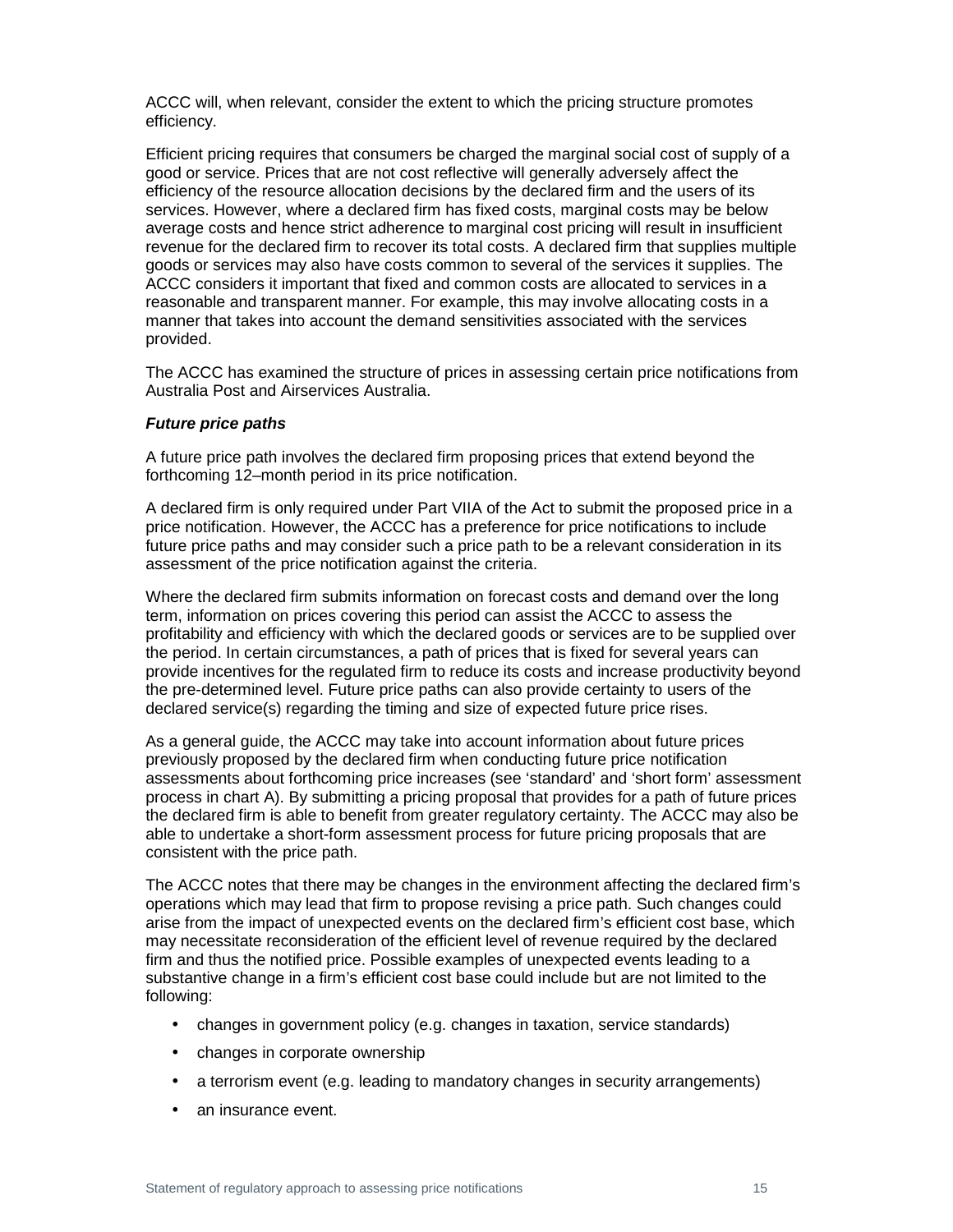It may be appropriate for a path of future prices to be revised if:

- the declared firm's efficient costs are being increased by the event
- the event is beyond the firm's control
- the event was not contemplated at the time the decision of the price path was made
- the benefit of the ACCC not objecting to the new notified price outweighs detriment to users from an unexpected change in price.

Potential revisions to price paths should be a matter of discussion between the declared firm and the ACCC during a pre-lodgement meeting in anticipation of a price notification proposal. The ACCC is not likely to regard unanticipated/revised changes in future demand (affecting service volumes) as being in itself a sufficient reason for a declared firm submitting a revised price path in future price notifications. This is because, in setting a long-term price path, it is appropriate for the declared firm to bear the normal commercial risk associated with forecasting demand.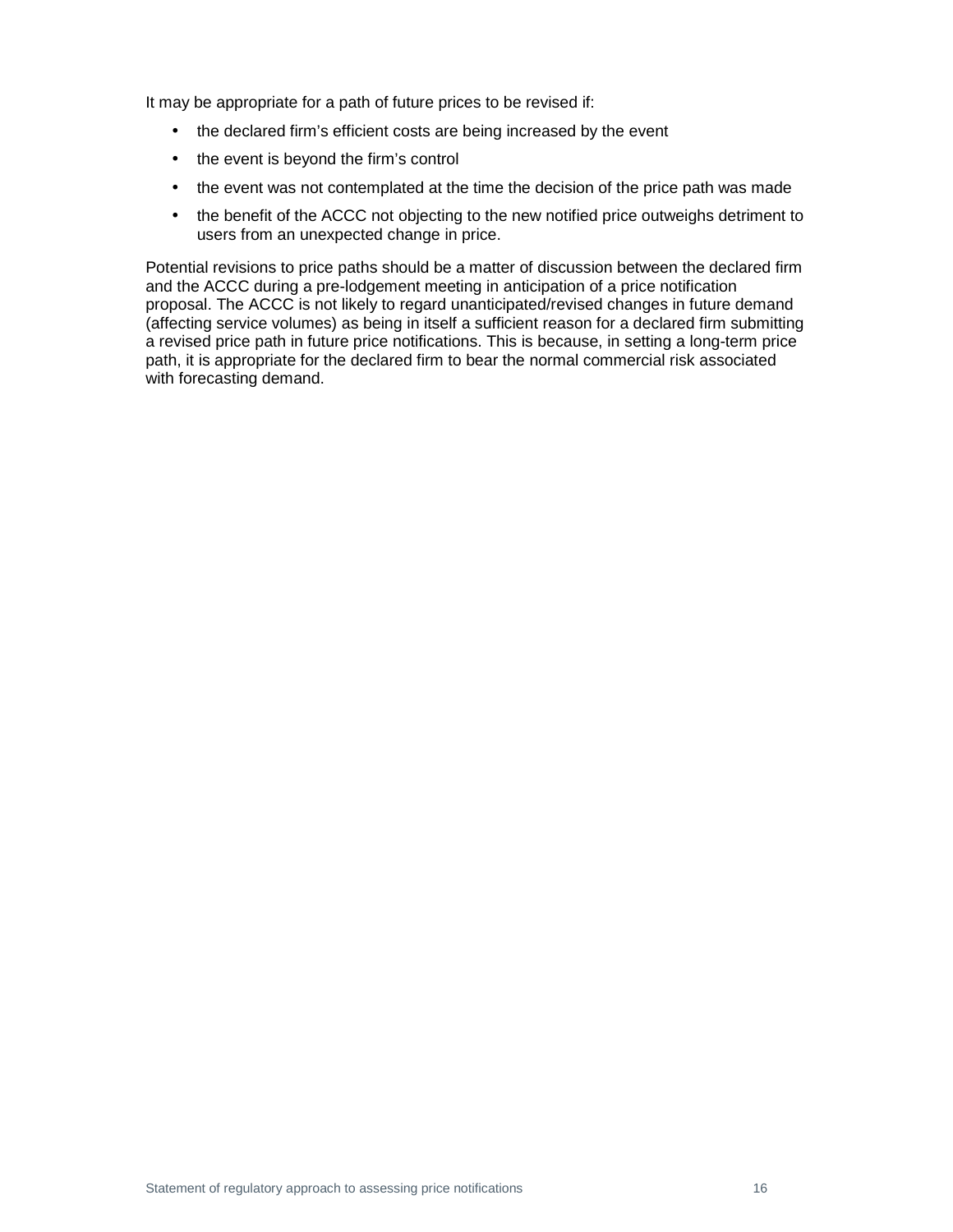# 4. ACCC information requirements for a declared firm

## **4.1. Provision of documents by the declared firm**

In order to satisfy the basic information requirements of providing a price notification to the ACCC, the notifying firm must provide the ACCC with a notice in writing stating that the declared firm proposes to supply goods or services of a particular description in a particular locality on specified terms and conditions at a specified price.<sup>22</sup>

In assessing price notifications the ACCC will expect the declared firm to justify its case for price increases. The ACCC will examine the evidence and arguments put forward by the declared firm to form an opinion about the efficiency of the declared firm's cost base and the reasonableness of its rate of return. The level of information needed to assess a price notification will vary with the issues raised in each individual case.

As a guide, information that is likely to assist the ACCC's assessment includes, but is not limited to, the following:

- A detailed description of the operations of the declared firm (including provision of corporate plans and other strategic plans where applicable)
- Information (including financial models) over a sufficient length of time to enable the ACCC to form a reasonable assessment of the profitability and efficiency with which the declared goods or services are supplied. Generally, the ACCC will require information for a period of several years (e.g. three to five years). Economic and financial parameters used to construct the pricing proposal should be specified.
- The relationship between declared goods or services and non-declared goods or services and the basis on which costs have been allocated between these services. Information about cost allocation methodologies may need to be detailed in order for the ACCC to assess the proposed price increases.
- Forecasts of cost levels, revenues, activity levels and asset values (including investment levels). Asset valuation methods should be specified.
- Indicators of levels of product or service quality (which may be covered in terms and conditions of supply).
- Information which indicates whether the firm is operating efficiently, such as:
	- comparisons of unit costs or productivity with similar service providers;
	- **EXEDENT** movements in the firm's productivity, in past years and/or forecast;
	- the nature of productivity improvements agreed in enterprise agreements as trade-offs for wage and salary increases.

During the assessment process, the ACCC may need to request additional supporting information from the declared firm. The ACCC's ability to conduct an assessment of the pricing proposal within reasonable timeframes will be assisted by the declared firm's willingness to respond to such queries in a timely manner.

## **4.2. Confidentiality**

The receipt of information is crucial to the ACCC's ability to assess price notifications. Matters of confidentiality, disclosure and use of information are also important. Parties should refer to the ACCC & AER Information policy: Collection and Disclosure of Information

 $22$  subs. 95Z(5).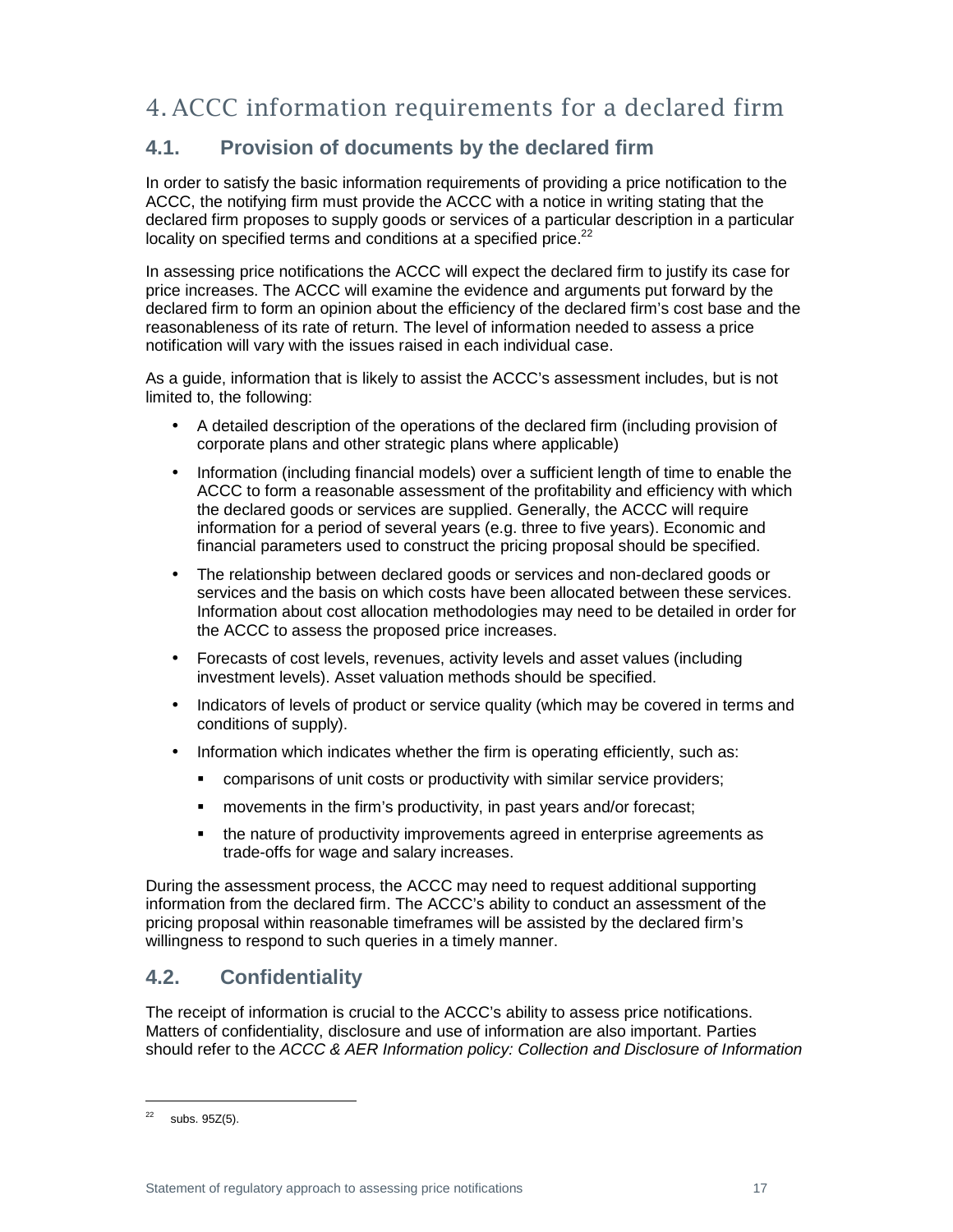(June 2014), available at https://www.accc.gov.au/publications/accc-aer-information-policycollection-and-disclosure-of-information.

The Act provides a specific regime for the ACCC's treatment of information where the ACCC is required to carry out its statutory functions under Part VIIA, including assessment of a formal price notification.<sup>23</sup>

The information used by the ACCC to assess price notifications is usually supplied on a voluntary basis. A declared firm will typically provide the ACCC with information to support its proposal that includes material it considers to be commercial-in-confidence.

In providing information voluntarily to the ACCC for the purposes of Part VIIA, if a party wants information in its submissions to be treated as confidential, it must clearly indicate the parts it regards as confidential and the reasons for the claim. The type of information which may be considered to be confidential includes details of relative costs for a firm's activities that would prejudice its competitive position. The party should provide (i) a public version of the information and (ii) a version in which the confidential sections are marked, or a separate appendix containing the confidential parts.

The ACCC will consider such claims for confidentiality and then may either reject or accept the claim. If the ACCC denies a confidentiality claim, the party may withdraw the information, or choose to allow it to become publicly available. The ACCC will not consider withdrawn information when reaching its decision.

In addition to information supplied voluntarily, the ACCC can require a party to furnish information or documents relevant to a price notification.<sup>24</sup> Providers of such information may claim confidentiality for particular information on the grounds that disclosure would damage its competitive position. The ACCC must take all reasonable steps to keep such information confidential if it is satisfied that the claim is justified and is not of the opinion that disclosure is necessary in the public interest.  $25$ 

The ACCC notes that the following information directly relating to the requirements of a price notification will not be treated as confidential by the ACCC:

- date of the notice
- name of notifying firm
- description of the goods or services covered by the notice
- **If** locality of supply of those goods or services
- proposed prices and terms and conditions for the supply of those goods or services.

If the ACCC accepts the claim for confidentiality and retains the information it may then take some account of the confidential information in its deliberations, but give less weight to it on the grounds that the material has not necessarily been subject to public scrutiny by interested and expert parties. Where confidential material is provided to and retained by the ACCC, it may direct interested parties to approach the declared firm directly to seek access to such information with appropriate confidentiality arrangements to be determined between the parties.

Confidential information will often be relevant to the ACCC's assessment. Without disclosing confidential information, the ACCC it may refer to confidential material in a decision. For example, it may make qualitative references, or aggregate numbers and express these as indices or percentages.

<sup>&</sup>lt;sup>23</sup> For example under ss.95ZL and 95ZP

 $24$  s 95ZK.

 $^{25}$  s. 95ZN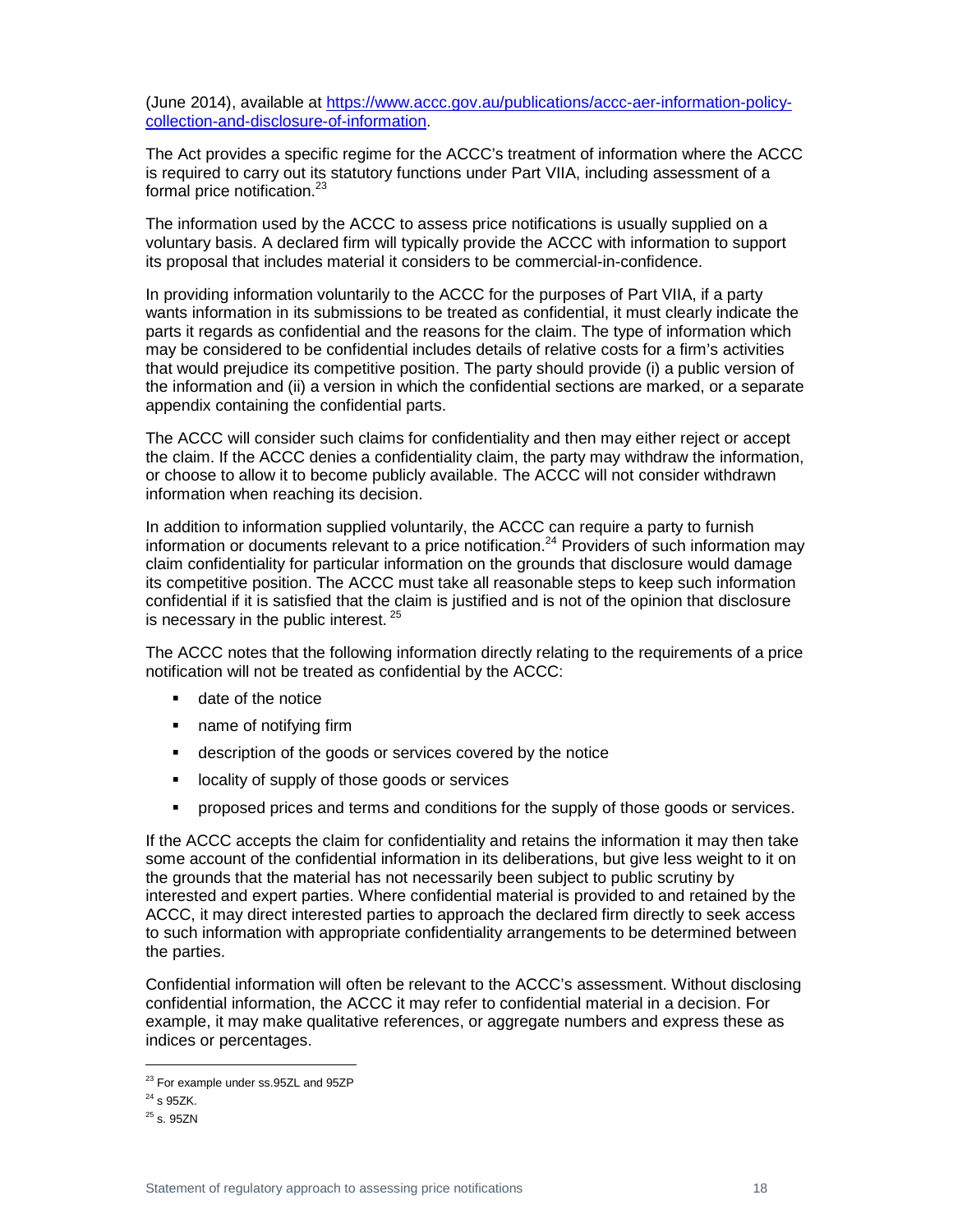#### **Information obtained by the ACCC for use in other statutory functions**

The ACCC recognises that it is critical to adopt sound information handling practices in order to maintain the confidence of parties that provide confidential information to the ACCC. However, if the ACCC has legitimately obtained information for one purpose, and that material discloses information relevant to another of its statutory functions, the ACCC will, in general, use that information in the context of that other statutory function subject to any specific legal requirements to the contrary. Additionally, the ACCC will not generally accept conditions that seek to limit the use of information to a particular matter.

#### **ACCC public register**

The ACCC is to include, as soon as practicable after the prescribed time, the following information on a register that is open for public inspection<sup>26</sup>:

- the notice of the proposed price increase
- the outcome of its consideration
- **a** statement of reasons for the decision

The information is available posted on the ACCC website at http://registers.accc.gov.au/content/index.phtml/itemId/328716

The ACCC may publish claims of confidentiality relating to information to be published on the public register. The ACCC may exclude confidential information from those records if it is satisfied that the claim of confidentiality is justified and is not of the opinion that disclosure of the information is necessary in the public interest. If the ACCC refuses to exclude information from the public register which is claimed to be confidential, an application may be made to the Administrative Appeals Tribunal for review of that decision.

 $^{26}$  s. 95ZC.